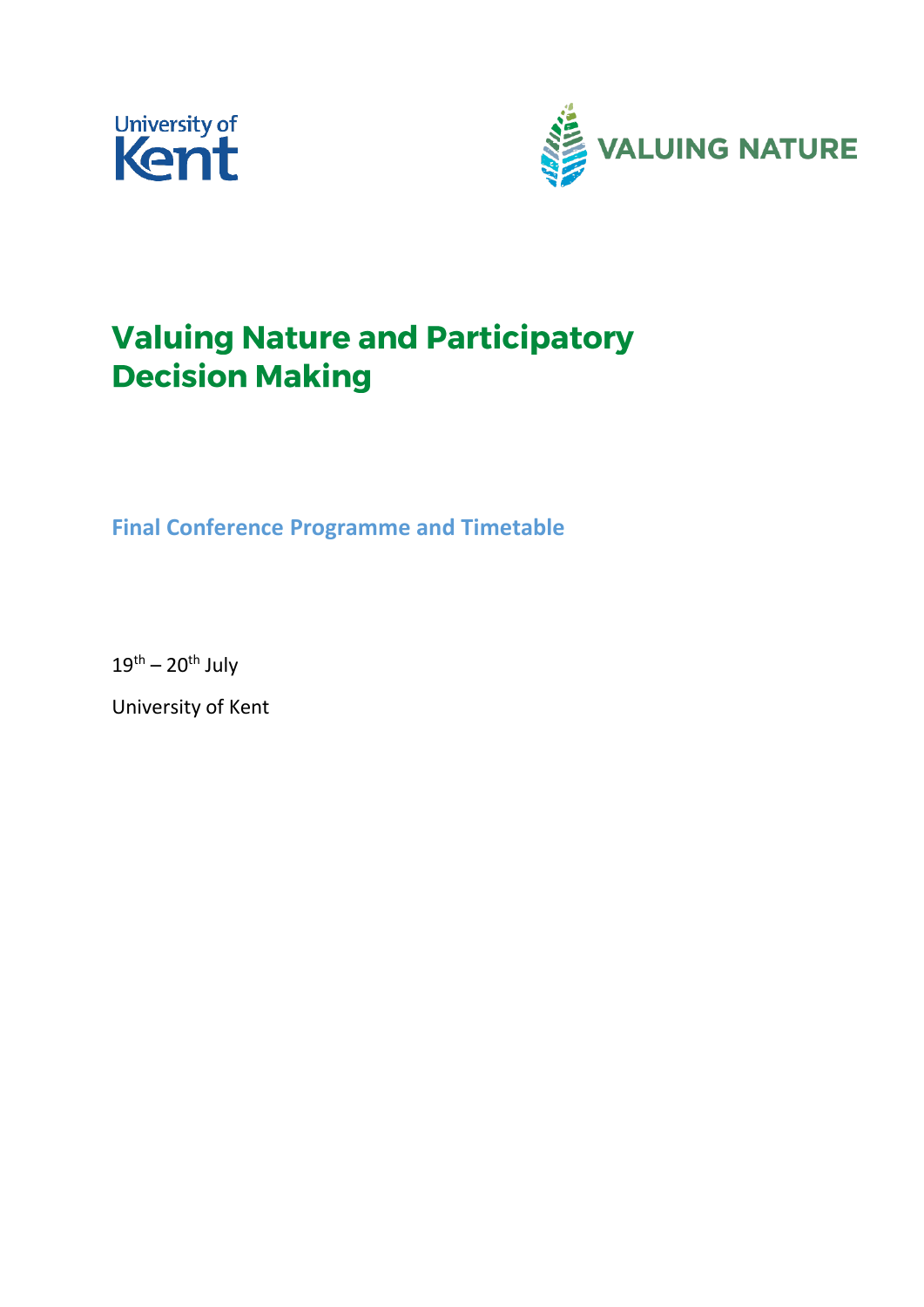# **Hosted by**

Dr Robert Fish Professor Douglas MacMillan Dr Joseph Tzanopoulos

School of Anthropology and Conservation University of Kent

### **In partnership with**

Valuing Nature Programme

Kent's Interdisciplinary Centre for Spatial Studies University of Kent

## **Financial support provided by**

Valuing Nature Programme School of Anthropology and Conservation University of Kent

## **About this event**

The developing interdisciplinary field of valuing nature for natural resource management is often set within wider commitments to strengthen and deepen stakeholder and public engagement in decision making. In principle, participatory approaches offer a socially extended, pluralistic and deliberative context in which to explore, debate, clarify and capture the many and diverse values that cohere around the natural environment to inform decisions and priorities.

This conference, co-sponsored by the Valuing Nature Programme and the University of Kent explores the critical, creative and practical challenges that arise when interests in valuing nature are extended into the participatory realm. It asks: how might a participatory approach transform the way valuation analyses are carried out within research and practice? And, how might valuing nature agendas affect the way researchers and practitioners think and go about participation?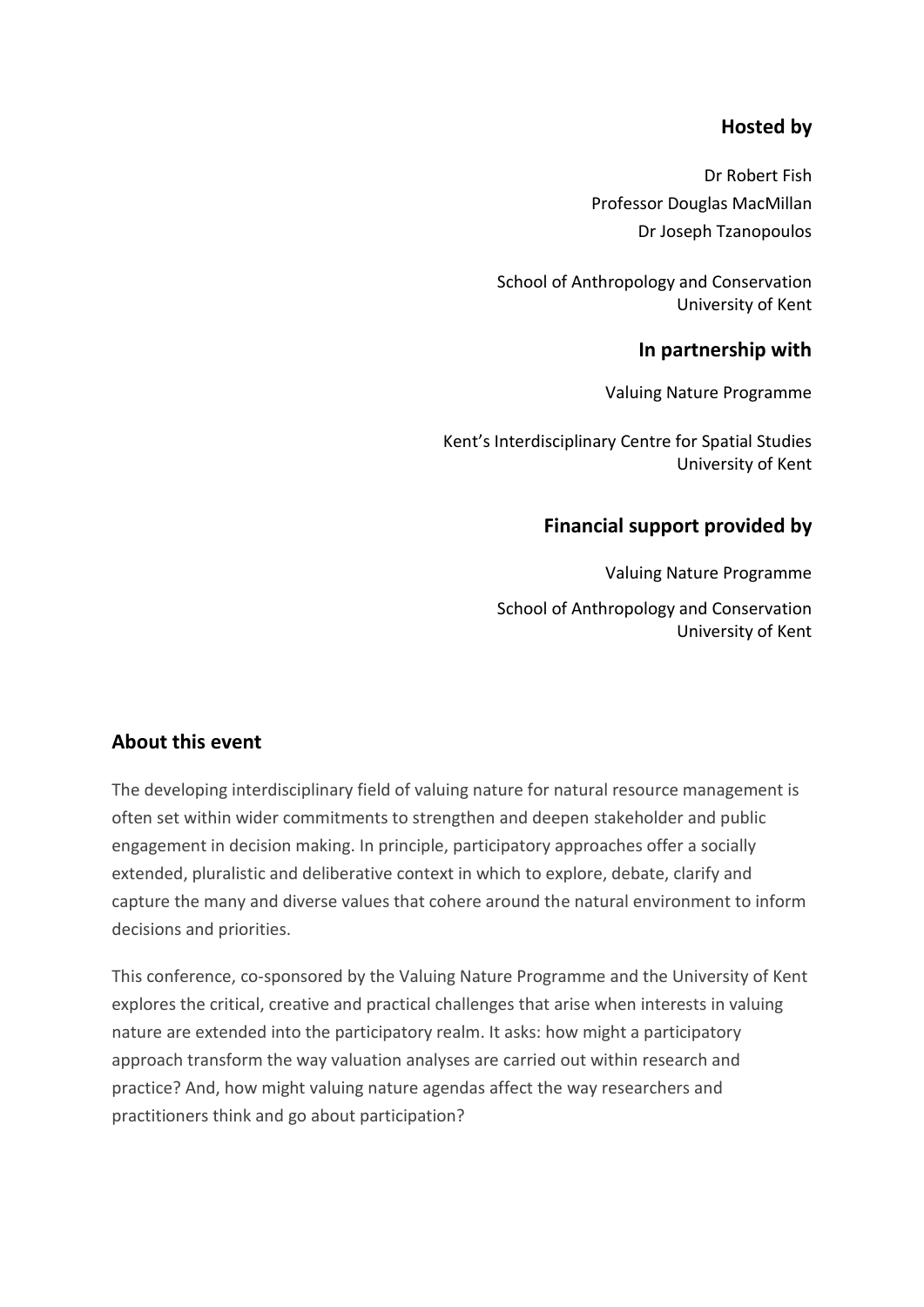# Tuesday 19th July 2016

Registration Opens, Grimond Building Foyer: *Midday*. Lunch served: *12.30.* 

Grimond Building Lecture Theatre 1

- 13.30 Welcome and Introduction *Rob Fish, Douglas Macmillan, Joseph Tzanopoulos, University of Kent*
- 13.50 Opening address *Ruth Waters, Natural England*

**EMERGING ISSUES IN ANALYTIC-DELIBERATIVE APPROACHES TO VALUING NATURE**  Chair: Douglas MacMillan

- 14.05 Innovations in analytic-deliberative approaches to monetary valuation *Jasper Kenter, Scottish Association of Marine Sciences*
- 14.30 Humble spatial optimization: How can (or should) we link uncertainty, multi-criteria analysis, and valuation of ecosystem services? *Ben Bryant, Stanford University*
- 14.55 How can analytic-deliberative approaches represent the evidence whilst meetings decision-makers' needs? *Tim Sunderland, Natural England*

*Followed by discussion:* 15.15-15.30

15.30 *Refreshments*

**PARTICIPATORY PRACTICE IN VALUING NATURE: CASES AND EXPERIENCES**

Chair: Joseph Tzanopoulos

- 16.00 Building a Biophilic Birmingham through a participatory approach *Nick Grayson, Birmingham City University and City Council*
- 16.25 Co-designing valuation scenarios in a partnership setting *Rosalind Bark, University of Leeds*
- 16.50 Valuing nature at the catchment scale: experiences from participatory approaches *Alexandra Collins, Imperial College*
- 17.15 Discussant: *John O'Neill, University of Manchester* (Chair: Robert Fish)

### **POSTER SESSION AND RECEPTION**

- 18.00 Poster Session and reception
- 20.15 *Conference Dinner* (Darwin Conference Suite)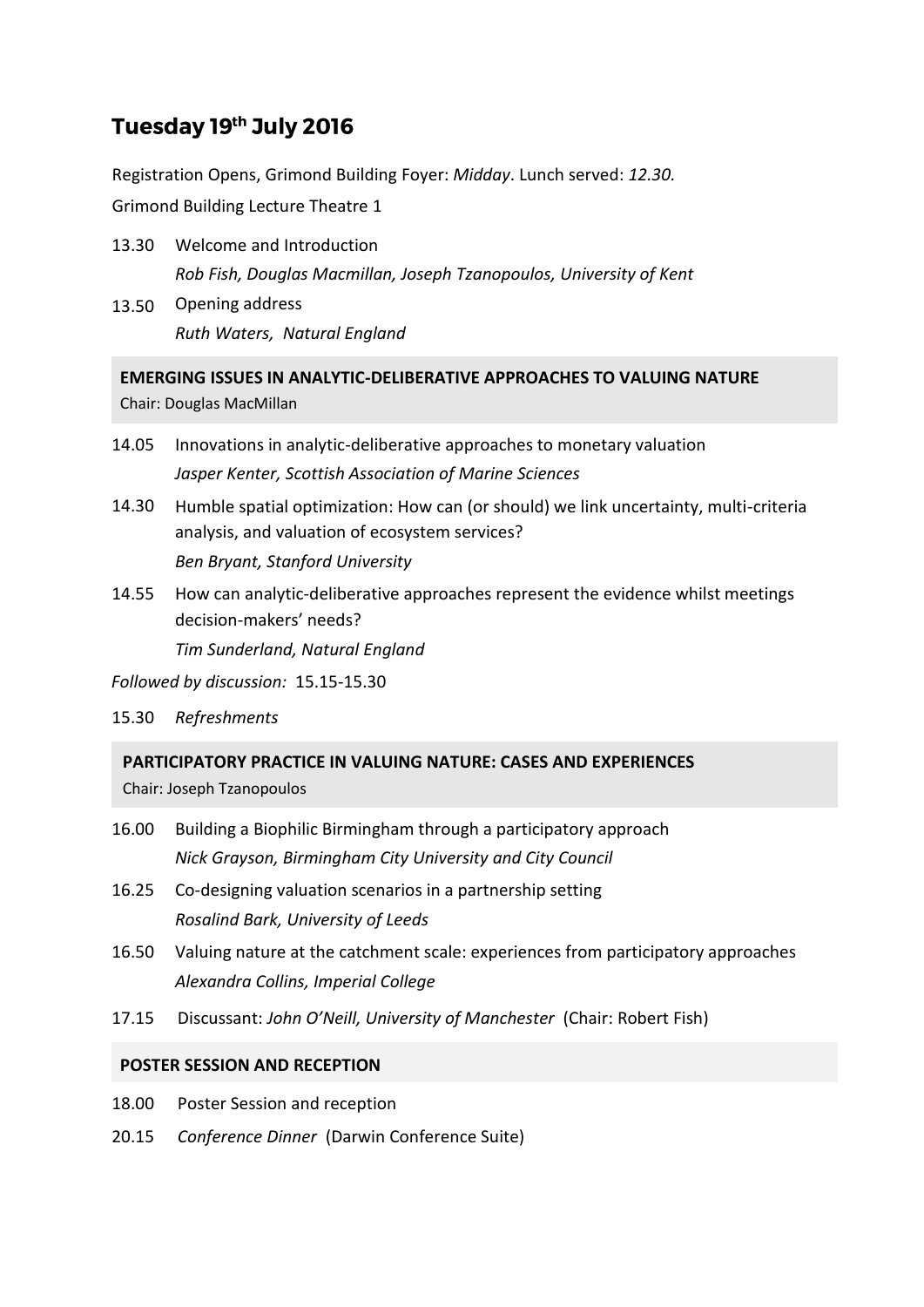# Wednesday 20<sup>th</sup> July 2016

Registration Opens, Grimond Building Foyer: 08.45

|                                     | Marlowe Building Lecture Theatre 1                                                                                                         | <b>Grimond Building Lecture Theatre 1</b>                                                                       |
|-------------------------------------|--------------------------------------------------------------------------------------------------------------------------------------------|-----------------------------------------------------------------------------------------------------------------|
|                                     | <b>SESSION I</b> Chair: Tim Wilkinson                                                                                                      | <b>SESSION II</b> Chair: Cheryl Willis                                                                          |
| 9.00                                | Exploring the multiple values of<br>peatlands through a participatory<br>approach                                                          | 'But that tree has no value to me':<br>ecosystem service approaches in public<br>engagement/buy in              |
|                                     | Anja Byg, The James Hutton Institute                                                                                                       | Peter Glaves, Northumbria University                                                                            |
| 9.20                                | Explanation and understanding of<br>carbon in the context of carbon projects:<br>implications for participatory decision<br>making         | Participatory science as a tool to enhance<br>ecological literacy                                               |
|                                     |                                                                                                                                            | Marie Fujitani, Leibniz Institute of<br>Freshwater Ecology and Inland Fisheries                                 |
|                                     | Rebecca Kent & Rachael Hannay,<br>Canterbury Christchurch University                                                                       |                                                                                                                 |
| 9.40                                | Wild food, hunter gatherers and<br>participation in valuing nature                                                                         | Negotiating the tangled agendas of<br>collaborative research                                                    |
|                                     | Miles Irving, Forager Ltd                                                                                                                  | Frances Harris, University of Hertfordshire                                                                     |
| Followed by discussion: 10.00-10.15 |                                                                                                                                            |                                                                                                                 |
| 10.15                               | Refreshments                                                                                                                               |                                                                                                                 |
|                                     | Marlowe Building Lecture Theatre 1                                                                                                         | <b>Grimond Building Lecture Theatre 1</b>                                                                       |
|                                     | <b>SESSION III</b> Chair: Abraham Heinemann                                                                                                | <b>SESSION IV: Chair: Eirini Saratsi</b>                                                                        |
| 10.45                               | Assessing preferences for climate-smart<br>agriculture in Malawi by comparing<br>individual and deliberative-analytic<br>valuation methods | Using participatory approaches to explore<br>the value of nature for the creative<br>industries                 |
|                                     | Marije Schaafsma, University of<br>Southampton                                                                                             | Samuel Hayes, University of Liverpool                                                                           |
| 11.05                               | Returns on investments in ecosystem<br>services: Verifying theories of change in<br>water quality management in Minnesota                  | The Portland Harbor Superfund Site in<br>Oregon: A Stakeholder-Value Linked<br><b>Sustainability Assessment</b> |
|                                     | Kate Thompson, University of Minnesota                                                                                                     | Sabine Apitz, SEA Environmental<br><b>Decisions</b>                                                             |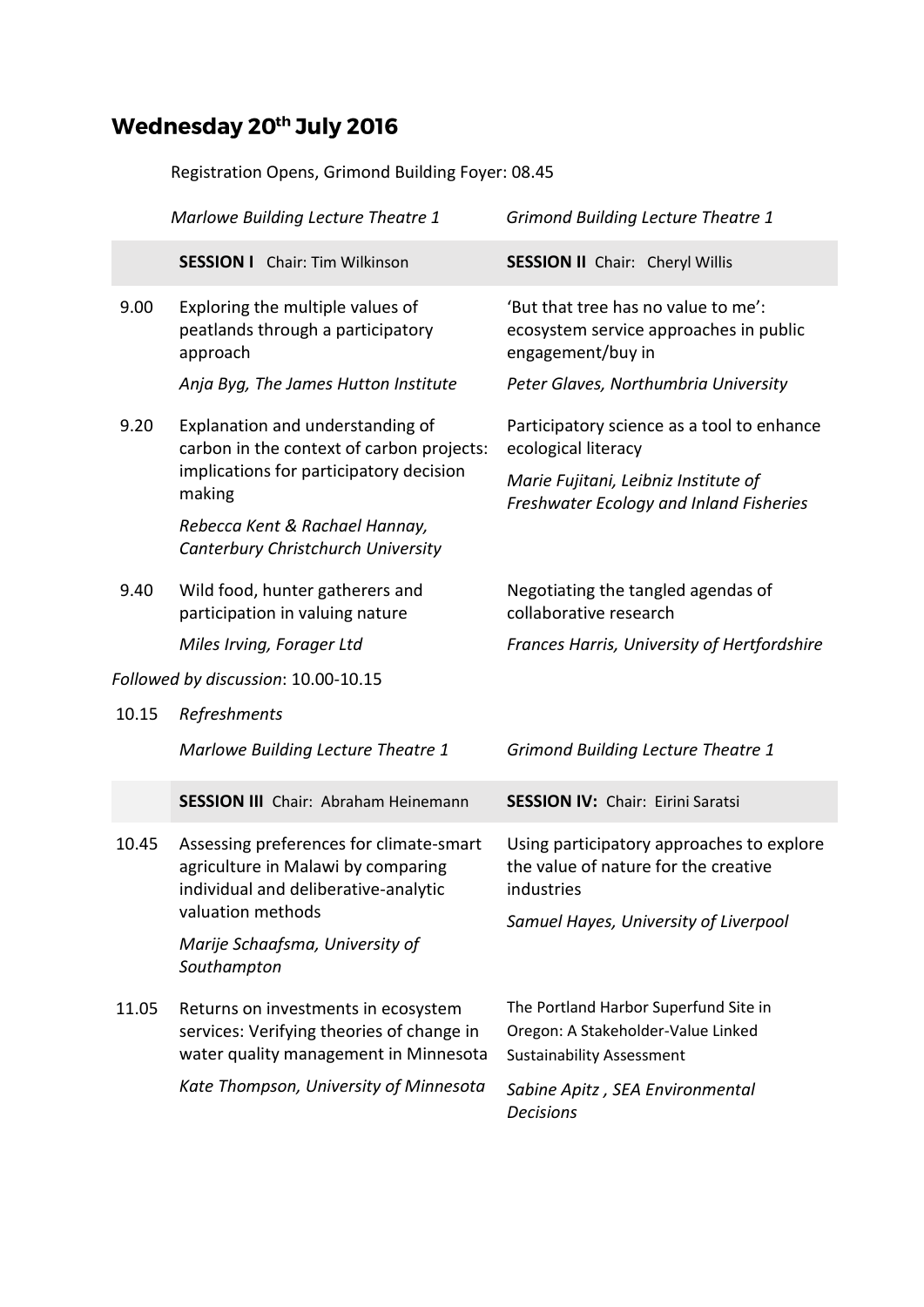11.25 Participatory approaches for determining costs of *in situ* conservation: The case of Crop Wild Relatives in Zambia *Warwick Wainwright, University of* 

*Edinburgh*

Examining the practice of standardised green infrastructure evaluation in mixeduse neighbourhood developments.

*Rosalie Callway, University of Reading*

*Followed by discussion:* 11.45-12.00

*Grimond Building Lecture Theatre 1*

### 12.10 **PERSPECTIVES FROM THE VALUING NATURE PROGRAMME**  Chair: Jonathan Porter

The contexts and rationales for a participatory approach to valuation in a green health context

*Anna Jorgensen, University of Sheffield*

Valuing mosquitoes and wetlands from a socio-nature perspective *Tim Acott, University of Greenwich*

### 12.50 **A DONE DEAL? VALUING NATURE & PARTICIPATORY DECISION MAKING**

*Introducing the PM session*  Chair: Rob Fish

- 13.00 *Lunch*
- 13.45 Thematic discussion groups: *Grimond Seminar Rooms 1-4*
- 15.00 Reporting back and panel discussion: *Grimond Building Lecture Theatre 1*
	- Rosie Hails (Centre for Ecology and Hydrology)
	- Ece Ozdemiroglu (Economics for the Environment Consultancy)
	- Ruth Waters (Natural England)
	- Nick Grayson (Birmingham City Council)

16.00 Close